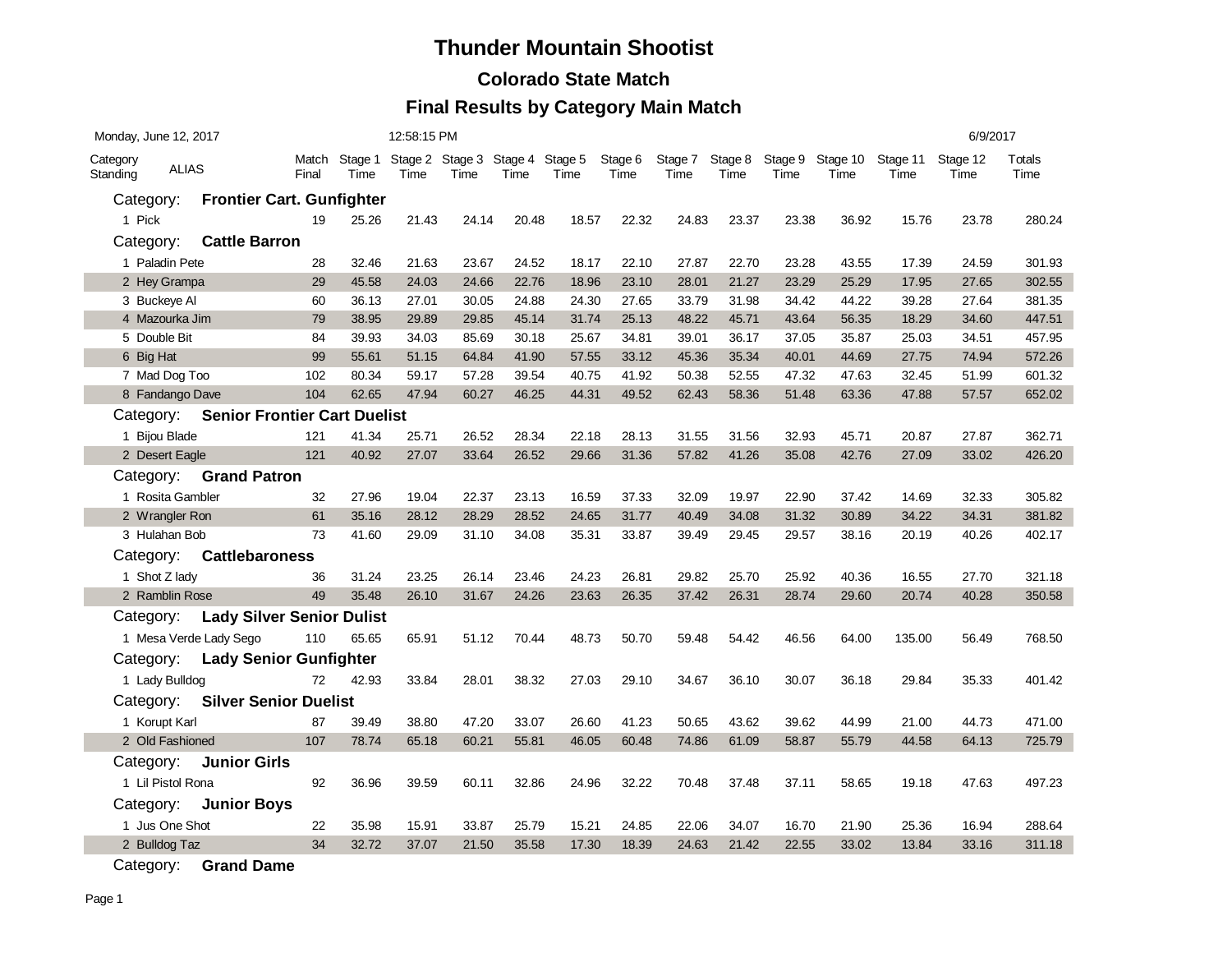#### **Colorado State Match**

|                                        | Monday, June 12, 2017 |                          |                |                 | 12:58:15 PM |                                         |        |        |                 |                 |                 |                 |                  |                  | 6/9/2017         |                |
|----------------------------------------|-----------------------|--------------------------|----------------|-----------------|-------------|-----------------------------------------|--------|--------|-----------------|-----------------|-----------------|-----------------|------------------|------------------|------------------|----------------|
| Category<br>Standing                   | <b>ALIAS</b>          |                          | Match<br>Final | Stage 1<br>Time | Time        | Stage 2 Stage 3 Stage 4 Stage 5<br>Time | Time   | Time   | Stage 6<br>Time | Stage 7<br>Time | Stage 8<br>Time | Stage 9<br>Time | Stage 10<br>Time | Stage 11<br>Time | Stage 12<br>Time | Totals<br>Time |
|                                        | 1 Ruby Doe            |                          | 78             | 49.49           | 32.07       | 40.48                                   | 38.73  | 27.27  | 32.82           | 40.14           | 33.75           | 34.15           | 34.40            | 27.33            | 49.72            | 440.35         |
|                                        | 2 Misty Rider         |                          | 88             | 50.42           | 33.09       | 35.49                                   | 33.15  | 30.39  | 39.55           | 55.62           | 46.31           | 38.25           | 41.98            | 26.16            | 45.74            | 476.15         |
|                                        | 3 Granny Jan          |                          | 101            | 160.00          | 34.35       | 34.24                                   | 32.45  | 27.06  | 34.96           | 64.95           | 42.14           | 42.99           | 52.81            | 28.15            | 46.27            | 600.37         |
|                                        | Category:             | Elderstatesman           |                |                 |             |                                         |        |        |                 |                 |                 |                 |                  |                  |                  |                |
|                                        | 1 Twelve Mile Reb     |                          | 7              | 27.38           | 18.83       | 23.26                                   | 18.48  | 12.41  | 16.99           | 24.39           | 17.05           | 19.01           | 20.05            | 11.41            | 28.24            | 237.50         |
|                                        |                       | 2 Sixty Nine Cent Wizard | 37             | 33.44           | 23.32       | 24.78                                   | 23.86  | 21.96  | 26.43           | 31.79           | 29.02           | 30.08           | 28.06            | 19.94            | 30.01            | 322.69         |
|                                        | 3 J Whittler          |                          | 50             | 39.80           | 26.24       | 27.64                                   | 27.87  | 23.24  | 33.47           | 39.98           | 28.65           | 36.01           | 29.56            | 22.58            | 28.74            | 363.78         |
| 4 T.L.                                 |                       |                          | 53             | 26.72           | 33.02       | 29.82                                   | 27.26  | 25.28  | 34.14           | 29.32           | 43.20           | 23.17           | 40.21            | 25.92            | 30.69            | 368.75         |
|                                        | 5 Tehachapi Hornn     |                          | 81             | 33.22           | 32.20       | 31.64                                   | 26.24  | 21.87  | 45.17           | 54.11           | 27.74           | 50.29           | 64.39            | 37.43            | 29.69            | 453.99         |
|                                        | 6 Section Hand        |                          | 83             | 47.80           | 34.57       | 33.37                                   | 33.45  | 28.84  | 39.15           | 40.12           | 34.55           | 34.68           | 53.80            | 24.57            | 52.97            | 457.87         |
|                                        | 7 Adobe Jim           |                          | 86             | 42.24           | 33.21       | 30.32                                   | 31.26  | 32.88  | 41.42           | 40.08           | 42.54           | 32.85           | 61.61            | 26.53            | 48.31            | 463.25         |
|                                        | 8 Gardner Kid         |                          | 97             | 50.22           | 43.45       | 42.19                                   | 37.15  | 41.03  | 39.57           | 45.96           | 33.16           | 42.47           | 65.36            | 46.09            | 53.65            | 540.30         |
|                                        | Category:             | <b>Lady Senior</b>       |                |                 |             |                                         |        |        |                 |                 |                 |                 |                  |                  |                  |                |
|                                        | 1 Mesa Belle          |                          | 39             | 40.05           | 23.35       | 26.20                                   | 25.43  | 22.59  | 23.12           | 30.65           | 24.81           | 49.18           | 26.17            | 14.79            | 25.53            | 331.87         |
|                                        | 2 Kitty Carbine       |                          | 48             | 37.67           | 23.80       | 26.47                                   | 40.30  | 23.40  | 24.89           | 32.84           | 24.51           | 26.78           | 33.58            | 19.46            | 36.75            | 350.45         |
| 3 Lucy Trigger                         |                       | 57                       | 40.27          | 29.64           | 33.07       | 27.26                                   | 27.15  | 32.22  | 34.82           | 29.62           | 32.14           | 33.36           | 23.89            | 32.33            | 375.77           |                |
| 4 Lil Chickadee                        |                       | 85                       | 44.63          | 33.49           | 34.81       | 39.88                                   | 33.33  | 32.41  | 42.29           | 48.47           | 34.27           | 49.93           | 26.16            | 40.91            | 460.58           |                |
|                                        | Category:             | <b>Senior</b>            |                |                 |             |                                         |        |        |                 |                 |                 |                 |                  |                  |                  |                |
|                                        | 1 J.T. Wild           |                          | 2              | 22.30           | 20.15       | 18.25                                   | 16.21  | 13.24  | 17.07           | 25.26           | 16.85           | 17.32           | 20.10            | 11.55            | 18.54            | 216.84         |
|                                        | 2 Angry Tom           |                          | $\overline{4}$ | 25.00           | 17.46       | 20.61                                   | 17.99  | 14.66  | 19.67           | 22.42           | 18.41           | 19.95           | 24.90            | 13.38            | 19.95            | 234.40         |
|                                        | 3 Gateway Kid         |                          | 5              | 22.40           | 14.96       | 25.29                                   | 16.80  | 15.31  | 16.83           | 22.18           | 20.03           | 23.55           | 18.24            | 17.16            | 22.07            | 234.82         |
|                                        | 4 Sapinero            |                          | 12             | 27.78           | 19.53       | 22.42                                   | 21.78  | 16.01  | 26.08           | 25.30           | 23.86           | 22.09           | 21.48            | 13.41            | 27.10            | 266.84         |
|                                        | 5 Rum Walker          |                          | 18             | 27.88           | 26.50       | 24.27                                   | 19.20  | 19.64  | 21.01           | 26.38           | 21.14           | 22.67           | 33.67            | 14.91            | 22.75            | 280.02         |
|                                        | 6 Doc Wiskey          |                          | 24             | 30.12           | 16.74       | 25.60                                   | 21.56  | 17.76  | 35.56           | 25.32           | 17.31           | 29.81           | 25.71            | 12.20            | 35.44            | 293.13         |
|                                        | 7 John Bear           |                          | 25             | 29.90           | 19.86       | 27.59                                   | 21.10  | 17.71  | 26.65           | 27.19           | 22.64           | 21.38           | 44.04            | 14.67            | 20.50            | 293.23         |
|                                        | 8 Casper Kid          |                          | 35             | 42.09           | 24.38       | 32.78                                   | 21.97  | 20.88  | 34.37           | 26.72           | 27.91           | 22.84           | 26.19            | 15.57            | 23.40            | 319.10         |
|                                        | 9 Tailspin            |                          | 54             | 33.95           | 34.81       | 35.04                                   | 27.04  | 28.04  | 27.76           | 36.37           | 30.22           | 32.80           | 32.75            | 24.08            | 28.27            | 371.13         |
|                                        | 10 Buzzard Wawkin     |                          | 80             | 49.42           | 37.00       | 31.88                                   | 26.18  | 26.45  | 27.45           | 35.32           | 56.57           | 29.93           | 30.58            | 21.56            | 80.17            | 452.51         |
|                                        | 11 Duck Boy McCoy     |                          | 82             | 43.88           | 32.48       | 29.66                                   | 69.19  | 28.40  | 43.51           | 45.43           | 39.60           | 33.41           | 34.80            | 20.43            | 34.92            | 455.71         |
|                                        |                       | 12 Stonefaced Daguerean  | 115            | 160.00          | 150.00      | 150.00                                  | 150.00 | 135.00 | 150.00          | 160.00          | 150.00          | 150.00          | 150.00           | 135.00           | 150.00           | 1,790.00       |
|                                        |                       | 13 Hobble Creek Marshal  | 114            | 160.00          | 150.00      | 150.00                                  | 150.00 | 135.00 | 150.00          | 160.00          | 150.00          | 150.00          | 150.00           | 135.00           | 150.00           | 1,790.00       |
| <b>Lady Silver Senior</b><br>Category: |                       |                          |                |                 |             |                                         |        |        |                 |                 |                 |                 |                  |                  |                  |                |
|                                        | 1 Lefty Jo            |                          | 14             | 26.85           | 21.26       | 20.69                                   | 19.62  | 17.38  | 20.26           | 25.75           | 32.23           | 23.32           | 22.01            | 16.03            | 25.28            | 270.68         |
|                                        | 2 Second Fiddle Sue   |                          | 41             | 35.34           | 27.14       | 25.06                                   | 29.54  | 21.56  | 26.46           | 30.26           | 30.00           | 26.04           | 32.91            | 19.29            | 30.75            | 334.35         |
|                                        | 3 Junction Jan        |                          | 69             | 40.49           | 30.50       | 32.20                                   | 28.44  | 24.58  | 29.15           | 40.73           | 28.45           | 44.47           | 41.55            | 21.07            | 33.39            | 395.02         |
|                                        | 4 Columbine           |                          | 95             | 52.84           | 35.71       | 34.48                                   | 56.43  | 28.97  | 66.79           | 40.25           | 37.48           | 53.76           | 53.27            | 25.62            | 40.11            | 525.71         |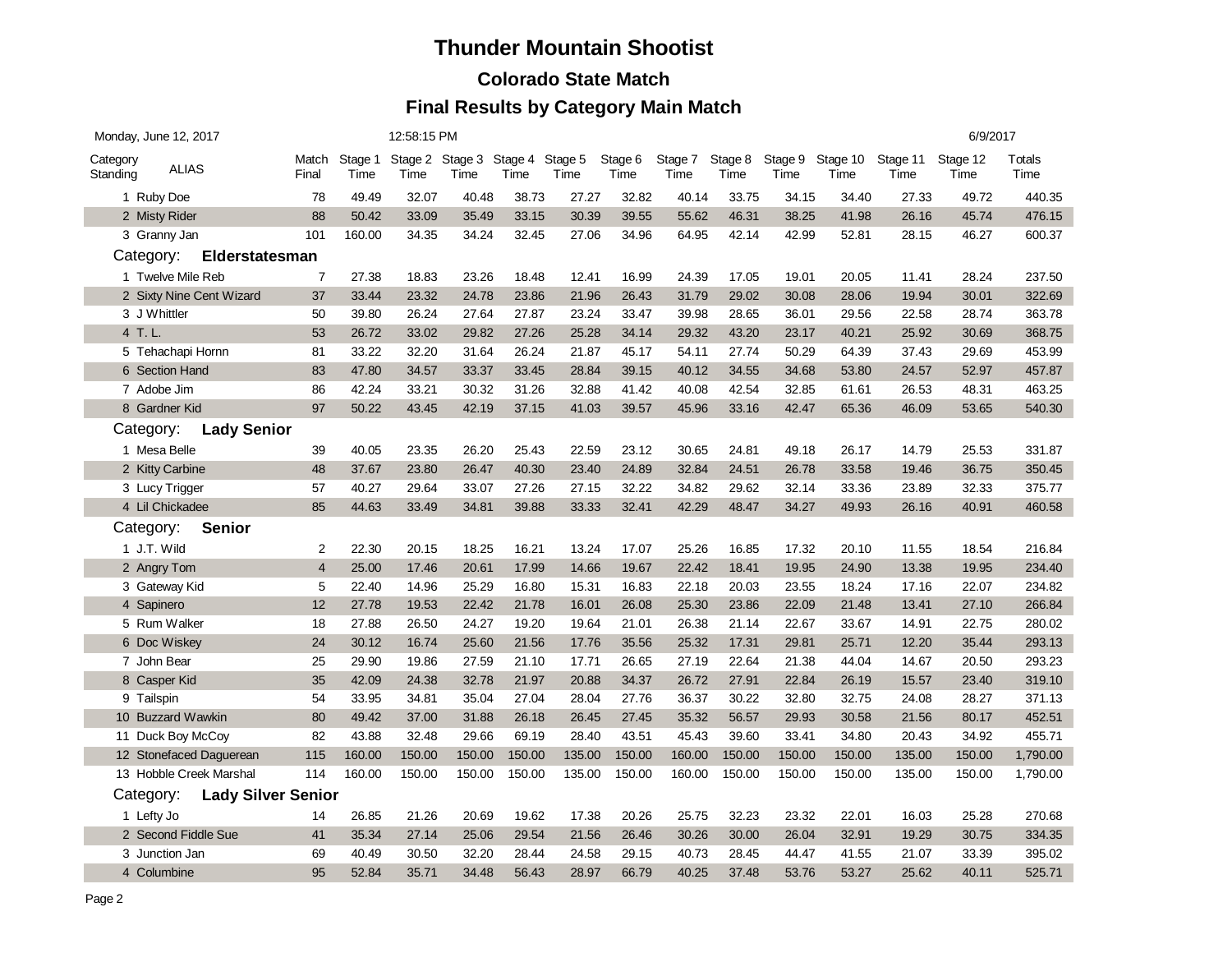#### **Colorado State Match**

|                      | Monday, June 12, 2017 |                                   |                |        | 12:58:15 PM                                     |        |       |       |                 |                 |                 |                 |                  |                  | 6/9/2017         |                |
|----------------------|-----------------------|-----------------------------------|----------------|--------|-------------------------------------------------|--------|-------|-------|-----------------|-----------------|-----------------|-----------------|------------------|------------------|------------------|----------------|
| Category<br>Standing | <b>ALIAS</b>          |                                   | Match<br>Final | Time   | Stage 1 Stage 2 Stage 3 Stage 4 Stage 5<br>Time | Time   | Time  | Time  | Stage 6<br>Time | Stage 7<br>Time | Stage 8<br>Time | Stage 9<br>Time | Stage 10<br>Time | Stage 11<br>Time | Stage 12<br>Time | Totals<br>Time |
|                      | 5 Hickok Holly        |                                   | 106            | 160.00 | 53.77                                           | 54.17  | 44.73 | 32.29 | 51.46           | 62.31           | 51.01           | 52.35           | 72.37            | 30.04            | 55.19            | 719.69         |
|                      | 6 Women whisky        |                                   | 109            | 51.47  | 58.43                                           | 44.64  | 36.77 | 39.09 | 46.80           | 81.03           | 150.00          | 73.34           | 49.01            | 37.75            | 61.85            | 730.18         |
|                      | 7 Black Mountain Cat  |                                   | 112            | 70.31  | 64.51                                           | 150.00 | 51.22 | 45.51 | 58.84           | 76.55           | 58.01           | 81.57           | 61.06            | 51.85            | 76.72            | 846.15         |
|                      | Category:             | <b>Silver Senior</b>              |                |        |                                                 |        |       |       |                 |                 |                 |                 |                  |                  |                  |                |
|                      | 1 Bulldog Ric         |                                   | 6              | 24.60  | 17.89                                           | 19.33  | 16.81 | 15.94 | 20.65           | 22.88           | 19.31           | 19.43           | 27.29            | 12.86            | 20.40            | 237.39         |
|                      | 2 Lead Bender         |                                   | 11             | 25.70  | 17.48                                           | 20.64  | 18.16 | 21.22 | 19.49           | 23.65           | 22.94           | 20.99           | 34.40            | 15.93            | 19.17            | 259.77         |
|                      | 3 Ridgeway Plinker    |                                   | 71             | 39.74  | 42.82                                           | 35.39  | 41.14 | 29.73 | 30.75           | 37.35           | 29.82           | 29.95           | 31.57            | 22.28            | 29.63            | 400.17         |
|                      | 4 T.J. Sharps         |                                   | 74             | 37.69  | 38.66                                           | 27.40  | 30.45 | 35.43 | 26.61           | 53.98           | 25.63           | 28.02           | 41.19            | 33.13            | 29.64            | 407.83         |
|                      | 5 X Mark              |                                   | 105            | 68.81  | 51.21                                           | 50.20  | 45.68 | 37.89 | 49.49           | 56.74           | 64.84           | 82.98           | 70.05            | 46.09            | 57.01            | 680.99         |
|                      | Category:             | <b>Lady B Western</b>             |                |        |                                                 |        |       |       |                 |                 |                 |                 |                  |                  |                  |                |
|                      | 1 Evergreen Rose      |                                   | 45             | 36.03  | 30.15                                           | 27.24  | 29.53 | 20.84 | 29.71           | 32.59           | 27.31           | 28.72           | 34.44            | 19.77            | 29.61            | 345.94         |
|                      | 2 Aspen Filly         |                                   | 47             | 42.61  | 28.86                                           | 26.69  | 24.55 | 20.43 | 29.85           | 36.51           | 33.99           | 31.09           | 28.48            | 17.29            | 26.63            | 346.98         |
|                      | 3 Ivy Wild            |                                   | 56             | 36.61  | 30.30                                           | 29.91  | 37.62 | 18.98 | 34.86           | 53.02           | 34.79           | 23.38           | 31.10            | 17.86            | 26.94            | 375.37         |
|                      | 4 Sonora Blaze        |                                   | 76             | 38.79  | 29.10                                           | 53.03  | 30.56 | 24.28 | 50.67           | 38.18           | 36.77           | 28.62           | 27.54            | 20.81            | 32.89            | 411.24         |
|                      | Category:             | <b>B</b> Western                  |                |        |                                                 |        |       |       |                 |                 |                 |                 |                  |                  |                  |                |
|                      | 1 Jersey Whales       |                                   | 23             | 30.27  | 22.42                                           | 23.43  | 20.49 | 18.24 | 31.46           | 28.86           | 22.84           | 25.79           | 26.84            | 16.76            | 23.58            | 290.98         |
| 2 Juan Bad hombre    |                       |                                   | 26             | 29.81  | 20.60                                           | 22.70  | 25.92 | 24.93 | 25.29           | 24.75           | 20.62           | 30.12           | 28.33            | 16.18            | 25.41            | 294.66         |
|                      | 3 Aspen Wrangler      |                                   | 58             | 41.47  | 34.75                                           | 29.08  | 22.94 | 31.47 | 24.46           | 32.05           | 33.80           | 27.74           | 29.21            | 19.69            | 49.75            | 376.41         |
|                      | Category:             | <b>Senior Duelist</b>             |                |        |                                                 |        |       |       |                 |                 |                 |                 |                  |                  |                  |                |
|                      | 1 Mountain Menace     |                                   | 31             | 29.88  | 24.03                                           | 23.81  | 23.93 | 20.76 | 25.74           | 28.01           | 24.93           | 27.65           | 28.92            | 21.73            | 25.77            | 305.16         |
|                      | 2 Sam Balin           |                                   | 38             | 33.24  | 32.69                                           | 25.16  | 21.54 | 20.20 | 24.24           | 30.36           | 22.93           | 27.17           | 43.32            | 18.76            | 27.88            | 327.49         |
|                      | 3 Spades              |                                   | 64             | 34.38  | 34.25                                           | 30.01  | 25.20 | 20.96 | 26.00           | 46.55           | 48.52           | 29.41           | 29.35            | 19.00            | 44.18            | 387.81         |
|                      | Category:             | <b>Lady F Cartridge</b>           |                |        |                                                 |        |       |       |                 |                 |                 |                 |                  |                  |                  |                |
|                      | 1 Tin Lizzy           |                                   | 52             | 33.55  | 22.27                                           | 23.07  | 21.81 | 31.90 | 21.63           | 37.97           | 32.48           | 35.75           | 43.82            | 25.18            | 36.27            | 365.70         |
|                      | 2 Singin Sue          |                                   | 93             | 45.34  | 49.64                                           | 37.54  | 38.88 | 39.70 | 45.41           | 40.51           | 66.45           | 37.95           | 40.03            | 23.58            | 41.51            | 506.54         |
|                      | Category:             | <b>Frontier Cartridge</b>         |                |        |                                                 |        |       |       |                 |                 |                 |                 |                  |                  |                  |                |
|                      | 1 Shanley Shooter     |                                   | 59             | 42.92  | 25.85                                           | 30.00  | 28.18 | 21.91 | 38.43           | 35.67           | 56.62           | 24.81           | 29.13            | 18.21            | 29.28            | 381.01         |
|                      | Category:             | <b>Lady F Cartridge Duelist</b>   |                |        |                                                 |        |       |       |                 |                 |                 |                 |                  |                  |                  |                |
|                      | 1 Tolinka             |                                   | 90             | 50.48  | 35.50                                           | 37.49  | 34.32 | 31.98 | 38.65           | 48.66           | 36.39           | 42.45           | 48.94            | 43.61            | 38.08            | 486.55         |
|                      | Category:             | <b>Frontier Cartridge Duelist</b> |                |        |                                                 |        |       |       |                 |                 |                 |                 |                  |                  |                  |                |
|                      | 1 Big Iron Buster     |                                   | 33             | 32.23  | 28.12                                           | 24.65  | 21.28 | 19.12 | 23.53           | 33.93           | 24.63           | 25.53           | 27.18            | 22.48            | 24.43            | 307.11         |
|                      | Category:             | <b>Frontiersman</b>               |                |        |                                                 |        |       |       |                 |                 |                 |                 |                  |                  |                  |                |
|                      | 1 Big Dave            |                                   | 55             | 38.64  | 31.20                                           | 39.32  | 27.20 | 24.28 | 28.99           | 36.46           | 31.24           | 31.97           | 31.49            | 21.72            | 30.39            | 372.90         |
|                      | Category:             | <b>Classic Cowgirl</b>            |                |        |                                                 |        |       |       |                 |                 |                 |                 |                  |                  |                  |                |
|                      |                       |                                   |                |        |                                                 |        |       |       |                 |                 |                 |                 |                  |                  |                  |                |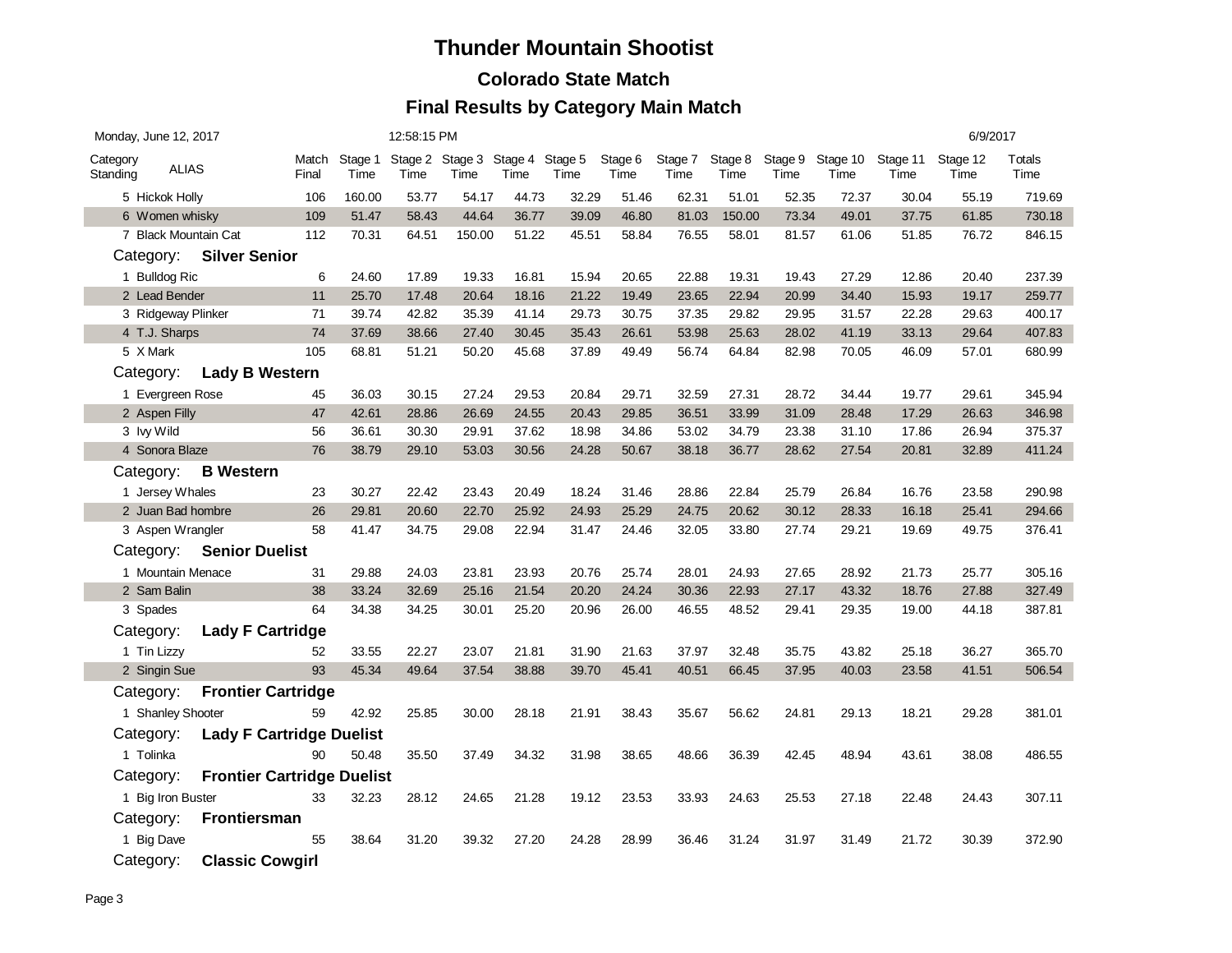### **Colorado State Match**

| Monday, June 12, 2017 |                           |                | 12:58:15 PM     |       |       |                                         |       |                 |                 |                 |                 |                  | 6/9/2017         |                  |                |
|-----------------------|---------------------------|----------------|-----------------|-------|-------|-----------------------------------------|-------|-----------------|-----------------|-----------------|-----------------|------------------|------------------|------------------|----------------|
| Category<br>Standing  | <b>ALIAS</b>              | Match<br>Final | Stage 1<br>Time | Time  | Time  | Stage 2 Stage 3 Stage 4 Stage 5<br>Time | Time  | Stage 6<br>Time | Stage 7<br>Time | Stage 8<br>Time | Stage 9<br>Time | Stage 10<br>Time | Stage 11<br>Time | Stage 12<br>Time | Totals<br>Time |
| 1 Marie Laveau        |                           | 96             | 59.55           | 43.17 | 50.95 | 36.05                                   | 27.18 | 68.05           | 48.67           | 50.72           | 35.41           | 40.67            | 31.48            | 42.78            | 534.68         |
|                       | 2 Sweet Honey Suckle Rose | 100            | 48.98           | 51.85 | 41.66 | 45.46                                   | 53.28 | 37.57           | 46.19           | 49.63           | 40.42           | 49.54            | 63.78            | 61.57            | 589.93         |
|                       | Category: Classic Cowboy  |                |                 |       |       |                                         |       |                 |                 |                 |                 |                  |                  |                  |                |
| 1 Blazen Vaquero      |                           | 43             | 37.25           | 34.59 | 27.44 | 28.02                                   | 21.43 | 25.60           | 29.97           | 31.83           | 28.78           | 28.99            | 17.06            | 31.01            | 341.97         |
|                       | 2 Outlaw Josey Wales      | 63             | 39.82           | 31.45 | 30.51 | 29.53                                   | 31.74 | 31.69           | 39.02           | 24.61           | 31.75           | 31.93            | 22.00            | 41.14            | 385.19         |
| 3 G.W.Rider           |                           | 66             | 46.89           | 29.08 | 29.84 | 26.91                                   | 25.20 | 27.75           | 32.88           | 48.40           | 31.34           | 41.00            | 24.56            | 26.94            | 390.79         |
| 4 Spur Cross Kid      |                           | 75             | 50.36           | 44.34 | 35.11 | 32.10                                   | 28.11 | 27.58           | 39.47           | 32.73           | 32.10           | 30.21            | 24.67            | 33.17            | 409.95         |
| 5 Dr. Death           |                           | 108            | 69.90           | 63.47 | 50.55 | 61.01                                   | 49.89 | 74.18           | 70.37           | 79.59           | 59.10           | 48.94            | 31.32            | 71.08            | 729.40         |
| Category:             | <b>Lady Gun Fighter</b>   |                |                 |       |       |                                         |       |                 |                 |                 |                 |                  |                  |                  |                |
| 1 Lilly Long          |                           | 8              | 26.31           | 19.89 | 21.26 | 19.24                                   | 17.28 | 20.15           | 24.74           | 22.16           | 23.68           | 21.91            | 13.29            | 19.66            | 249.57         |
| Category:             | <b>Gun Fighter</b>        |                |                 |       |       |                                         |       |                 |                 |                 |                 |                  |                  |                  |                |
| 1 Avery Wade          |                           | 13             | 24.77           | 18.17 | 21.19 | 21.02                                   | 16.13 | 31.14           | 35.26           | 20.88           | 21.79           | 23.07            | 14.63            | 21.93            | 269.98         |
| 2 Curly               |                           | 51             | 31.40           | 43.07 | 26.65 | 27.22                                   | 19.03 | 23.42           | 33.58           | 26.85           | 26.80           | 40.42            | 30.65            | 35.12            | 364.21         |
| 3 Peep'n Tom          |                           | 65             | 36.85           | 26.48 | 49.55 | 24.32                                   | 24.78 | 34.34           | 32.61           | 29.80           | 27.45           | 41.26            | 19.86            | 41.88            | 389.18         |
| Category:             | <b>Senior Gun Fighter</b> |                |                 |       |       |                                         |       |                 |                 |                 |                 |                  |                  |                  |                |
| 1 Dusty Buckboard     |                           | 27             | 28.49           | 28.11 | 26.97 | 20.87                                   | 18.85 | 24.77           | 27.39           | 23.94           | 28.24           | 25.76            | 14.78            | 26.58            | 294.75         |
| 2 Trigger Happy Ted   |                           | 40             | 41.13           | 19.64 | 27.62 | 45.48                                   | 21.96 | 25.62           | 27.39           | 20.58           | 32.33           | 31.46            | 17.89            | 21.40            | 332.50         |
|                       | 3 Marshal Jack Murphy     | 67             | 45.68           | 25.45 | 34.51 | 33.30                                   | 26.55 | 34.75           | 31.59           | 36.17           | 27.96           | 41.65            | 18.33            | 35.21            | 391.15         |
| Category:             | <b>Duelist</b>            |                |                 |       |       |                                         |       |                 |                 |                 |                 |                  |                  |                  |                |
| 1 Colorado Big AL     |                           | 44             | 29.66           | 29.14 | 23.86 | 26.20                                   | 22.07 | 29.74           | 28.35           | 29.76           | 28.44           | 25.03            | 20.54            | 51.69            | 344.48         |
| 2 Gypsum Creek Gus    |                           | 70             | 46.99           | 29.34 | 34.02 | 32.61                                   | 26.70 | 36.49           | 52.84           | 28.14           | 31.24           | 30.99            | 23.61            | 26.79            | 399.76         |
|                       | Category: Lady 49'er      |                |                 |       |       |                                         |       |                 |                 |                 |                 |                  |                  |                  |                |
| 1 Molly Magoo         |                           | 10             | 26.12           | 19.35 | 20.60 | 17.75                                   | 19.63 | 24.01           | 23.30           | 19.21           | 28.54           | 24.22            | 15.35            | 20.02            | 258.10         |
| 2 Babe Ruthless       |                           | 21             | 27.54           | 26.36 | 27.58 | 22.32                                   | 17.46 | 19.27           | 26.93           | 26.09           | 26.73           | 22.91            | 17.70            | 21.22            | 282.11         |
| 3 Mustang Mary        |                           | 89             | 46.57           | 50.42 | 51.19 | 31.67                                   | 28.44 | 34.98           | 45.01           | 43.46           | 34.72           | 42.76            | 26.92            | 41.92            | 478.06         |
| Category:             | 49'er                     |                |                 |       |       |                                         |       |                 |                 |                 |                 |                  |                  |                  |                |
| 1 Pinewood Kid        |                           | 9              | 25.05           | 17.09 | 25.81 | 23.16                                   | 15.50 | 20.68           | 29.01           | 27.39           | 19.99           | 20.88            | 12.71            | 19.07            | 256.34         |
|                       | 2 Charles B Gatewood      | 15             | 30.47           | 27.63 | 23.62 | 16.94                                   | 16.75 | 24.73           | 28.17           | 20.85           | 20.93           | 24.05            | 12.90            | 25.76            | 272.80         |
| 3 Sqt. John Campbell  |                           | 91             | 46.84           | 39.65 | 49.70 | 39.72                                   | 26.93 | 38.74           | 48.63           | 38.11           | 41.34           | 43.51            | 34.07            | 41.23            | 488.47         |
| 4 Lone Wolf Webb      |                           | 103            | 57.39           | 47.88 | 49.59 | 63.27                                   | 33.73 | 44.12           | 73.61           | 60.78           | 47.68           | 60.00            | 55.96            | 49.11            | 643.12         |
| Category:             | Wrangler                  |                |                 |       |       |                                         |       |                 |                 |                 |                 |                  |                  |                  |                |
| 1 Union Jack          |                           | 3              | 26.51           | 21.81 | 19.08 | 15.46                                   | 12.30 | 17.34           | 25.09           | 18.79           | 18.67           | 19.70            | 11.32            | 24.23            | 230.30         |
| 2 Howlin Wolf         |                           | 16             | 28.96           | 32.70 | 19.19 | 21.26                                   | 20.35 | 19.29           | 28.44           | 18.61           | 24.83           | 22.36            | 13.50            | 25.37            | 274.86         |
| 3 Cat Tracker         |                           | 17             | 32.05           | 17.80 | 20.30 | 17.92                                   | 22.80 | 25.02           | 30.37           | 27.94           | 19.26           | 25.50            | 13.95            | 26.65            | 279.56         |
| 4 Dominguez Red       |                           | 20             | 25.94           | 20.50 | 23.11 | 23.35                                   | 18.64 | 19.63           | 23.25           | 22.07           | 29.93           | 24.89            | 15.33            | 34.87            | 281.51         |